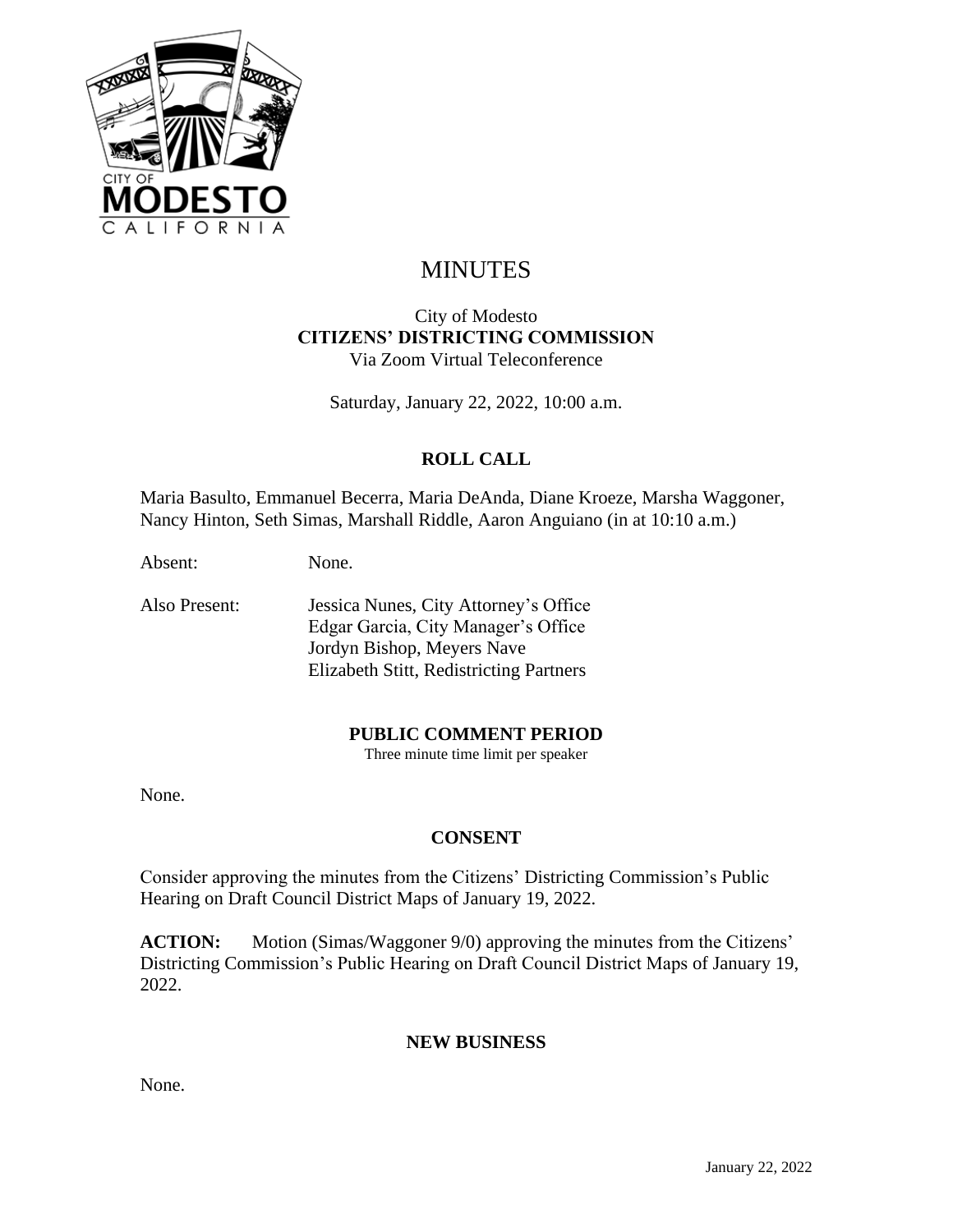#### **PUBLIC HEARING**

Welcome and introduction provided by Chairwomen DeAnda and Jessica Nunes.

Elizabeth Stitt, Redistricting Partners, presented the COI to Draft Maps Presentation that included three draft maps prepared by Redistricting Partners, one draft map created by a member of the public, Community of Interest (COI) feedback and a new additional map with changes from the January  $19<sup>th</sup>$  Public Hearing, labeled B2. Commission discussion was as follows:

Commission focused on Map B2.

There was additional discussion about the La Loma neighborhood in District 4. Requested to move the boundaries of District 2 at Scenic, Bodem and the Creek.

There was discussion on ways to balance the new deviation from the changes above in District 2 and District 4. Suggestions were made to add some parts of District 6 to District 4.

Suggestion 1: add E. Briggsmore Ave./Lakewood Ave. to E. Briggsmore Ave./Claus Rd. and E Orangburg Ave./Lakwood Ave. to E Orangburg Ave./Claus Rd. to District 4.

Suggestion 2: add E. Briggsmore Ave./Lakewood Ave. to E. Briggsmore Ave./Parker Rd. to the end of City limit and E Orangburg Ave./Lakwood Ave. to include all of District 6 current boundaries South of E. Briggsmore Ave. to District 4.

Public Comment- None.

Direction to staff and consultant was to provide an updated draft map (B3) with the above changes at our next Commission meeting.

### **NEXT STEPS AND FUTURE MEETING DATES**

Our next meeting will be Wednesday, January 26, 2022 at 6 p.m. to be held virtually. Commission and public were reminded to view the website for agendas, meeting schedule, documents and draft maps.

There was a request to move our February 3, 2022 meeting to February 2, 2022 at 6 p.m. due to scheduling conflicts. Approved by vote, all in favor. No public comment.